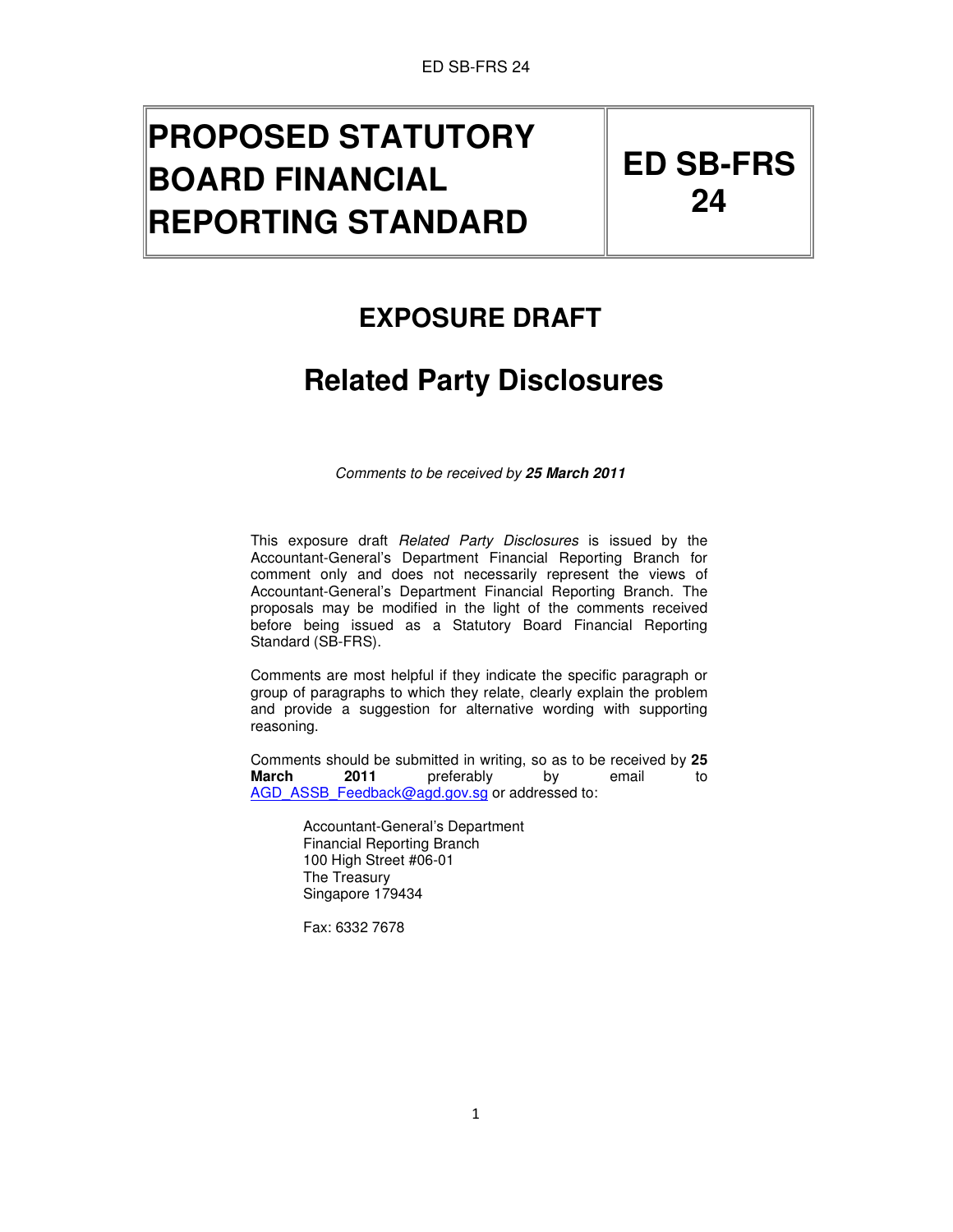# **CONTENTS**

| STATUTORY BOARD FINANCIAL REPORTING STANDARD 24<br><b>RELATED PARTY DISCLOSURES</b><br><b>OBJECTIVE</b><br>1<br>$2 - 4$<br><b>SCOPE</b><br><b>PURPOSE OF RELATED PARTY DISCLOSURES</b><br>$5 - 8$<br><b>DEFINITIONS</b><br>$9 - 12$<br><b>DISCLOSURES</b><br>$13 - 24$<br><b>All entities</b><br>$25 - 27$<br>Government-related entities<br><b>EFFECTIVE DATE AND TRANSITION</b><br>28 | paragraphs |
|-----------------------------------------------------------------------------------------------------------------------------------------------------------------------------------------------------------------------------------------------------------------------------------------------------------------------------------------------------------------------------------------|------------|
|                                                                                                                                                                                                                                                                                                                                                                                         |            |
|                                                                                                                                                                                                                                                                                                                                                                                         |            |
|                                                                                                                                                                                                                                                                                                                                                                                         |            |
|                                                                                                                                                                                                                                                                                                                                                                                         |            |
|                                                                                                                                                                                                                                                                                                                                                                                         |            |
|                                                                                                                                                                                                                                                                                                                                                                                         |            |
|                                                                                                                                                                                                                                                                                                                                                                                         |            |
|                                                                                                                                                                                                                                                                                                                                                                                         |            |
|                                                                                                                                                                                                                                                                                                                                                                                         |            |

**APPENDIX Amendment to SB-FRS 108 Operating Segments**

**ILLUSTRATIVE EXAMPLES**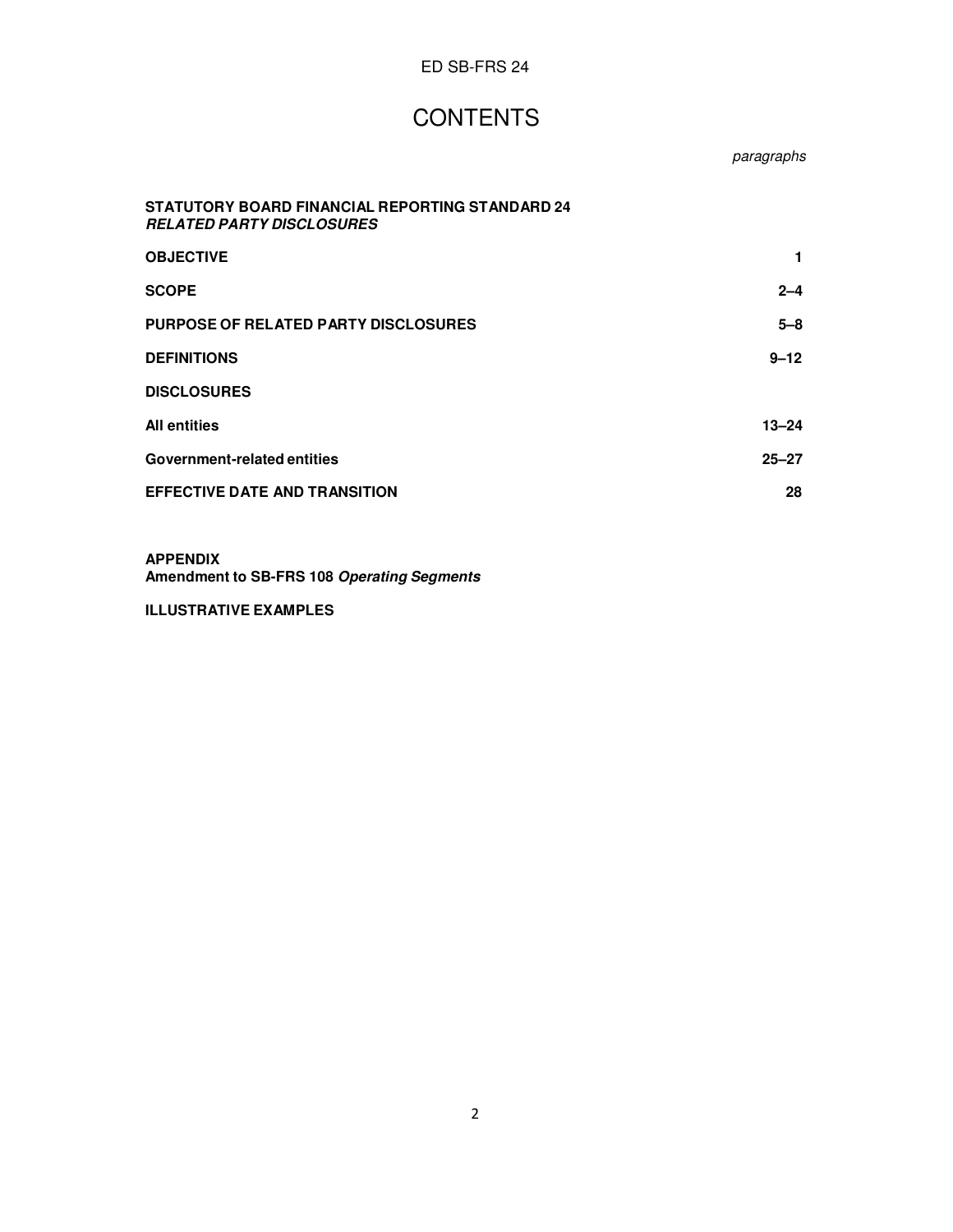# **Statutory Board Financial Reporting Standard 24 Related Party Disclosures**

## **Objective**

1 The objective of this Standard is to ensure that an entity's financial statements contain the disclosures necessary to draw attention to the possibility that its financial position and profit or loss may have been affected by the existence of related parties and by transactions and outstanding balances, including commitments, with such parties.

### **Scope**

- **2 This Standard shall be applied in:**
	- **(a) identifying related party relationships and transactions;**
	- **(b) identifying outstanding balances, including commitments, between an entity and its related parties;**
	- **(c) identifying the circumstances in which disclosure of the items in (a) and (b) is required; and**
	- **(d) determining the disclosures to be made about those items.**
- **3 This Standard requires disclosure of related party relationships, transactions and outstanding balances, including commitments, in the consolidated and separate financial statements of a parent, venturer or investor presented in accordance with SB-FRS 27 Consolidated and Separate Financial Statements. This Standard also applies to individual financial statements.**
- 4 Related party transactions and outstanding balances with other entities in a group are disclosed in an entity's financial statements. Intragroup related party transactions and outstanding balances are eliminated in the preparation of consolidated financial statements of the group.

## **Purpose of related party disclosures**

- 5 Related party relationships are a normal feature of commerce and business. For example, entities frequently carry on parts of their activities through subsidiaries, joint ventures and associates. In those circumstances, the entity has the ability to affect the financial and operating policies of the investee through the presence of control, joint control or significant influence.
- 6 A related party relationship could have an effect on the profit or loss and financial position of an entity. Related parties may enter into transactions that unrelated parties would not. For example, an entity that sells goods to its parent at cost might not sell on those terms to another customer. Also, transactions between related parties may not be made at the same amounts as between unrelated parties.
- 7 The profit or loss and financial position of an entity may be affected by a related party relationship even if related party transactions do not occur. The mere existence of the relationship may be sufficient to affect the transactions of the entity with other parties. For example, a subsidiary may terminate relations with a trading partner on acquisition by the parent of a fellow subsidiary engaged in the same activity as the former trading partner. Alternatively, one party may refrain from acting because of the significant influence of another—for example, a subsidiary may be instructed by its parent not to engage in research and development.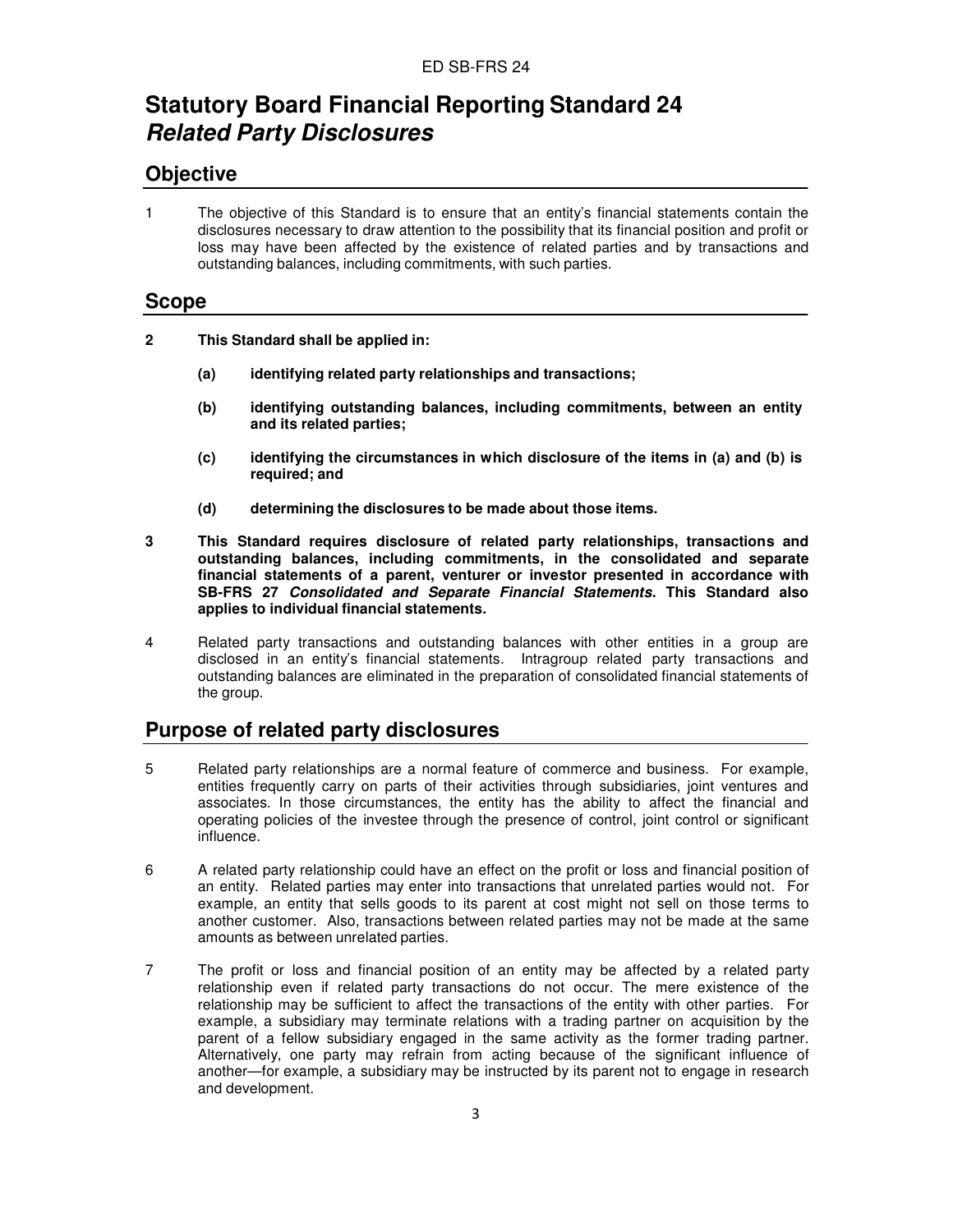#### ED SB-FRS 24

8 For these reasons, knowledge of an entity's transactions, outstanding balances, including commitments, and relationships with related parties may affect assessments of its operations by users of financial statements, including assessments of the risks and opportunities facing the entity.

### **Definitions**

**9 The following terms are used in this Standard with the meanings specified:**

**A related party is a person or entity that is related to the entity that is preparing its financial statements (in this Standard referred to as the 'reporting entity').**

- **(a) A person or a close member of that person's family is related to a reporting entity if that person:**
	- **(i) has control or joint control over the reporting entity;**
	- **(ii) has significant influence over the reporting entity; or**
	- **(iii) is a member of the key management personnel of the reporting entity or of a parent of the reporting entity.**
- **(b) An entity is related to a reporting entity if any of the following conditions applies:**
	- **(i) The entity and the reporting entity are members of the same group (which means that each parent, subsidiary and fellow subsidiary is related to the others).**
	- **(ii) One entity is an associate or joint venture of the other entity (or an associate or joint venture of a member of a group of which the other entity is a member).**
	- **(iii) Both entities are joint ventures of the same third party.**
	- **(iv) One entity is a joint venture of a third entity and the other entity is an associate of the third entity.**
	- **(v) The entity is a post-employment benefit plan for the benefit of employees of either the reporting entity or an entity related to the reporting entity. If the reporting entity is itself such a plan, the sponsoring employers are also related to the reporting entity.**
	- **(vi) The entity is controlled or jointly controlled by a person identified in (a).**
	- **(vii) A person identified in (a)(i) has significant influence over the entity or is a member of the key management personnel of the entity (or of a parent of the entity).**

**A related party transaction is a transfer of resources, services or obligations between a reporting entity and a related party, regardless of whether a price is charged.**

**Close members of the family of a person are those family members who may be expected to influence, or be influenced by, that person in their dealings with the entity and include:**

- **(a) that person's children and spouse or domestic partner;**
- **(b) children of that person's spouse or domestic partner; and**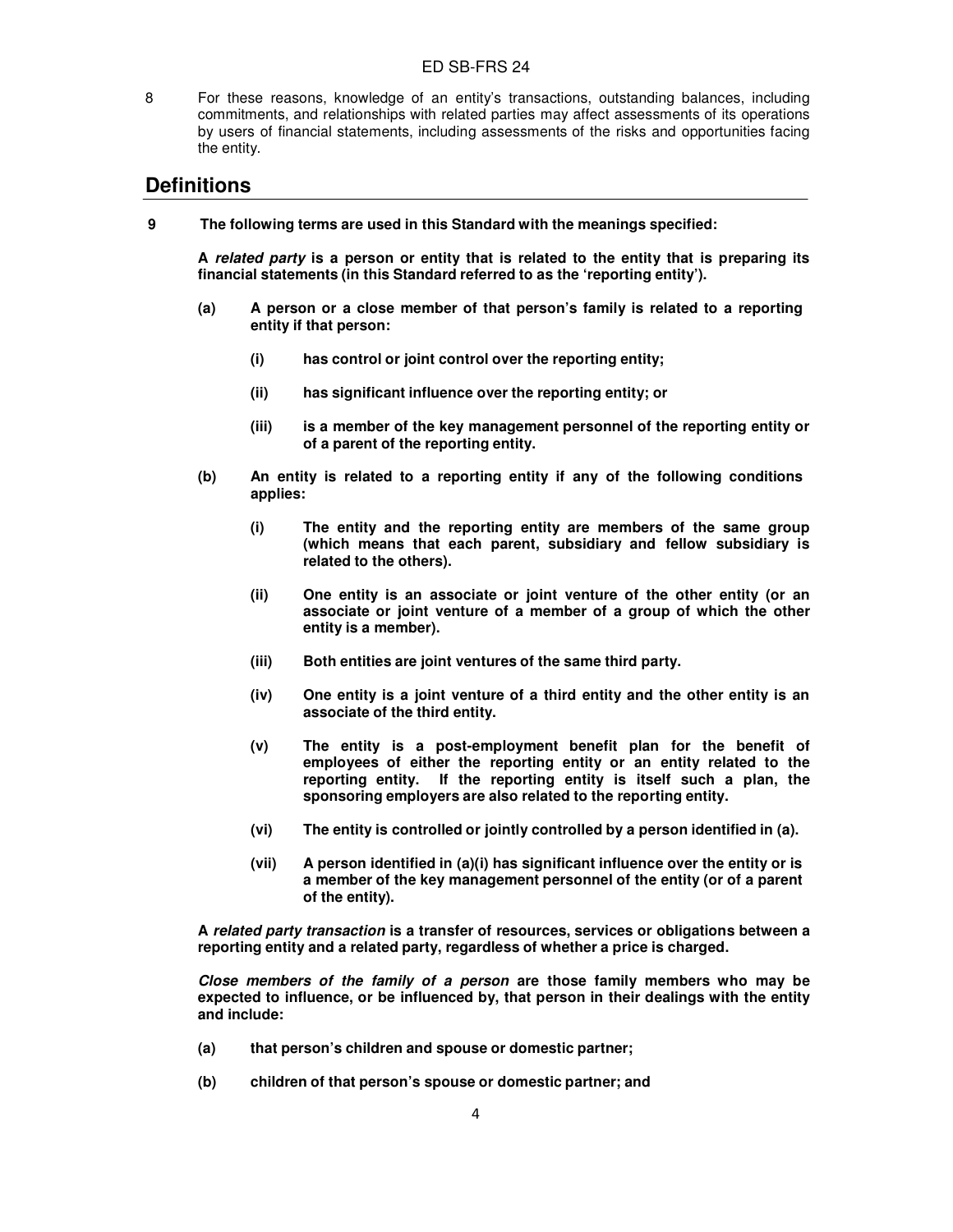**(c) dependants of that person or that person's spouse or domestic partner.**

**Compensation includes all employee benefits (as defined in SB-FRS 19 Employee Benefits) including employee benefits to which SB-FRS 102 Share-based Payment applies. Employee benefits are all forms of consideration paid, payable or provided by the entity, or on behalf of the entity, in exchange for services rendered to the entity. It also includes such consideration paid on behalf of a parent of the entity in respect of the entity. Compensation includes:**

- **(a) short-term employee benefits, such as wages, salaries and social security contributions, paid annual leave and paid sick leave, profit-sharing and bonuses (if payable within twelve months of the end of the period) and nonmonetary benefits (such as medical care, housing, cars and free or subsidised goods or services) for current employees;**
- **(b) post-employment benefits such as pensions, other retirement benefits, postemployment life insurance and post-employment medical care;**
- **(c) other long-term employee benefits, including long-service leave or sabbatical leave, jubilee or other long-service benefits, long-term disability benefits and, if they are not payable wholly within twelve months after the end of the period, profit-sharing, bonuses and deferred compensation;**
- **(d) termination benefits; and**
- **(e) share-based payment.**

**Control is the power to govern the financial and operating policies of an entity so as to obtain benefits from its activities.**

**Joint control is the contractually agreed sharing of control over an economic activity.**

**Key management personnel are those persons having authority and responsibility for planning, directing and controlling the activities of the entity, directly or indirectly, including any director (whether executive or otherwise) of that entity.**

**Significant influence is the power to participate in the financial and operating policy decisions of an entity, but is not control over those policies. Significant influence may be gained by share ownership, statute or agreement.**

**Government refers to government, government agencies and similar bodies whether local, national or international.**

**A government-related entity is an entity that is controlled, jointly controlled or significantly influenced by a government.**

- 10 In considering each possible related party relationship, attention is directed to the substance of the relationship and not merely the legal form.
- 11 In the context of this Standard, the following are not related parties:
	- (a) two entities simply because they have a director or other member of key management personnel in common or because a member of key management personnel of one entity has significant influence over the other entity.
	- (b) two venturers simply because they share joint control over a joint venture.
	- (c) (i) providers of finance,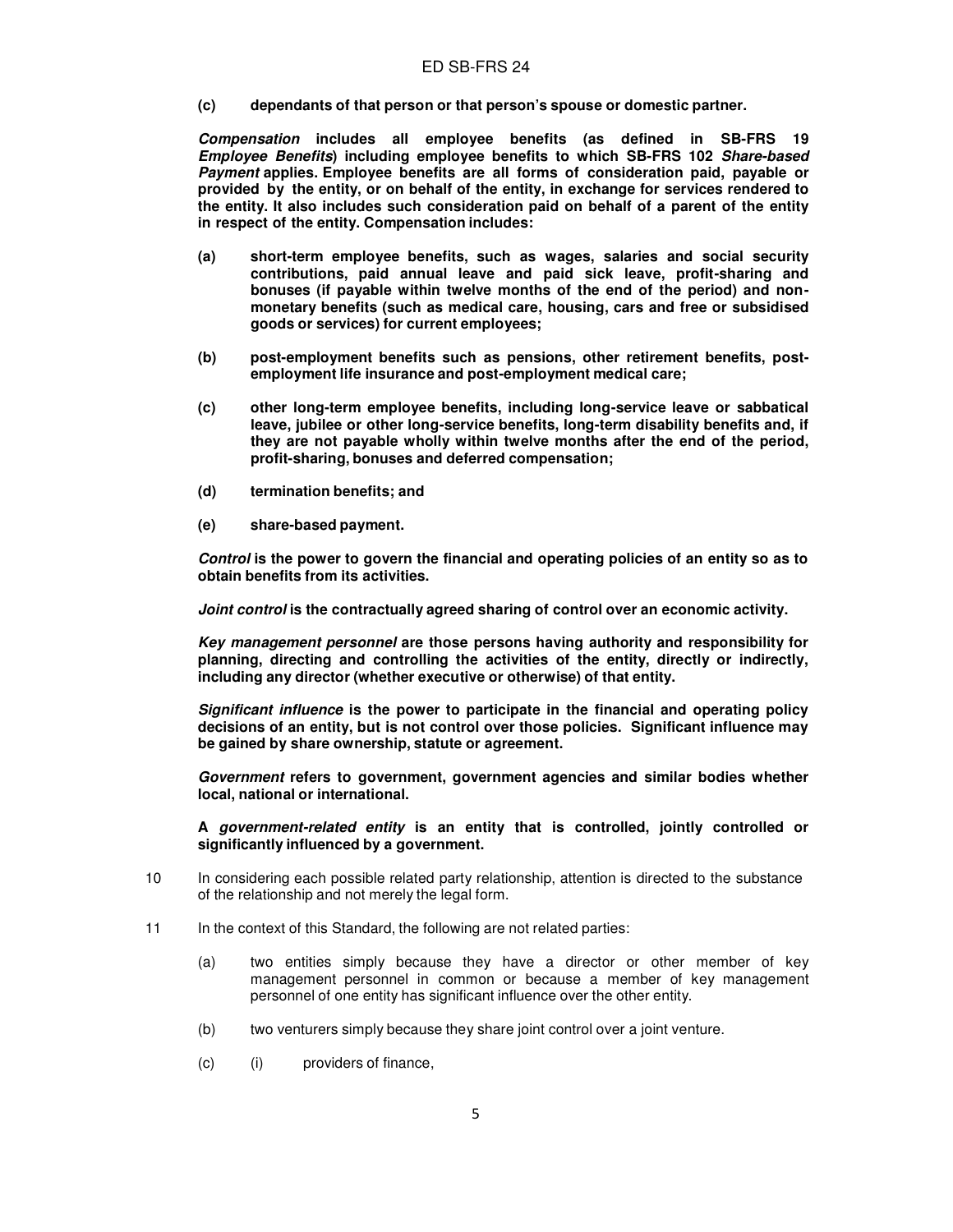- (ii) trade unions,
- (iii) public utilities, and
- (iv) departments and agencies of a government that does not control, jointly control or significantly influence the reporting entity

simply by virtue of their normal dealings with an entity (even though they may affect the freedom of action of an entity or participate in its decision-making process).

- (d) a customer, supplier, franchisor, distributor or general agent with whom an entity transacts a significant volume of business, simply by virtue of the resulting economic dependence.
- 12 In the definition of a related party, an associate includes subsidiaries of the associate and a joint venture includes subsidiaries of the joint venture. Therefore, for example, an associate's subsidiary and the investor that has significant influence over the associate are related to each other.

### **Disclosures**

### **All entities**

- **13 Relationships between a parent and its subsidiaries shall be disclosed irrespective of whether there have been transactions between them. An entity shall disclose the name of its parent and, if different, the ultimate controlling party. If neither the entity's parent nor the ultimate controlling party produces consolidated financial statements available for public use, the name of the next most senior parent that does so shall also be disclosed.**
- 14 To enable users of financial statements to form a view about the effects of related party relationships on an entity, it is appropriate to disclose the related party relationship when control exists, irrespective of whether there have been transactions between the related parties.
- 15 The requirement to disclose related party relationships between a parent and its subsidiaries is in addition to the disclosure requirements in SB-FRS 27, SB-FRS 28 Investments in Associates and SB-FRS 31 Interests in Joint Ventures.
- 16 Paragraph 13 refers to the next most senior parent. This is the first parent in the group above the immediate parent that produces consolidated financial statements available for public use.
- **17 An entity shall disclose key management personnel compensation in total and for each of the following categories:**
	- **(a) short-term employee benefits;**
	- **(b) post-employment benefits;**
	- **(c) other long-term benefits;**
	- **(d) termination benefits; and**
	- **(e) share-based payment.**
- **18 If an entity has had related party transactions during the periods covered by the financial statements, it shall disclose the nature of the related party relationship as well as information about those transactions and outstanding balances, including commitments, necessary for users to understand the potential effect of the relationship on the financial statements. These disclosure requirements are in addition**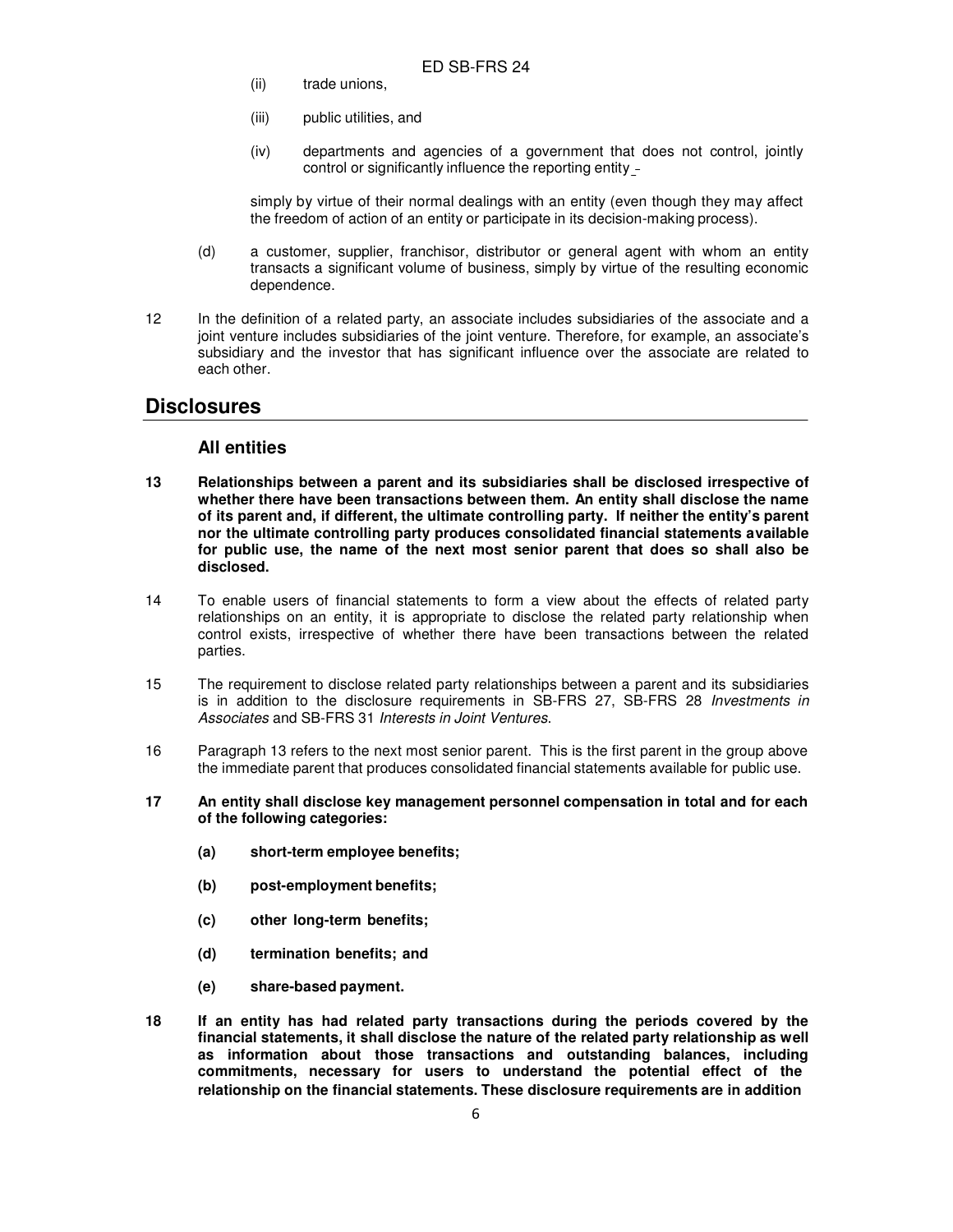#### ED SB-FRS 24

**to those in paragraph 17. At a minimum, disclosures shall include:**

- **(a) the amount of the transactions;**
- **(b) the amount of outstanding balances, including commitments, and:**
	- **(i) their terms and conditions, including whether they are secured, and the nature of the consideration to be provided in settlement; and**
	- **(ii) details of any guarantees given or received;**
- **(c) provisions for doubtful debts related to the amount of outstanding balances; and**
- **(d) the expense recognised during the period in respect of bad or doubtful debts due from related parties.**
- **19 The disclosures required by paragraph 18 shall be made separately for each of the following categories:**
	- **(a) the parent;**
	- **(b) entities with joint control or significant influence over the entity;**
	- **(c) subsidiaries;**
	- **(d) associates;**
	- **(e) joint ventures in which the entity is a venturer;**
	- **(f) key management personnel of the entity or its parent; and**
	- **(g) other related parties.**
- 20 The classification of amounts payable to, and receivable from, related parties in the different categories as required in paragraph 19 is an extension of the disclosure requirement in SB-FRS 1 Presentation of Financial Statements for information to be presented either in the statement of financial position or in the notes. The categories are extended to provide a more comprehensive analysis of related party balances and apply to related party transactions.
- 21 The following are examples of transactions that are disclosed if they are with a related party:
	- (a) purchases or sales of goods (finished or unfinished);
	- (b) purchases or sales of property and other assets;
	- (c) rendering or receiving of services;
	- (d) leases;
	- (e) transfers of research and development;
	- (f) transfers under licence agreements;
	- (g) transfers under finance arrangements (including loans and equity contributions in cash or in kind);
	- (h) provision of guarantees or collateral;
	- (i) commitments to do something if a particular event occurs or does not occur in the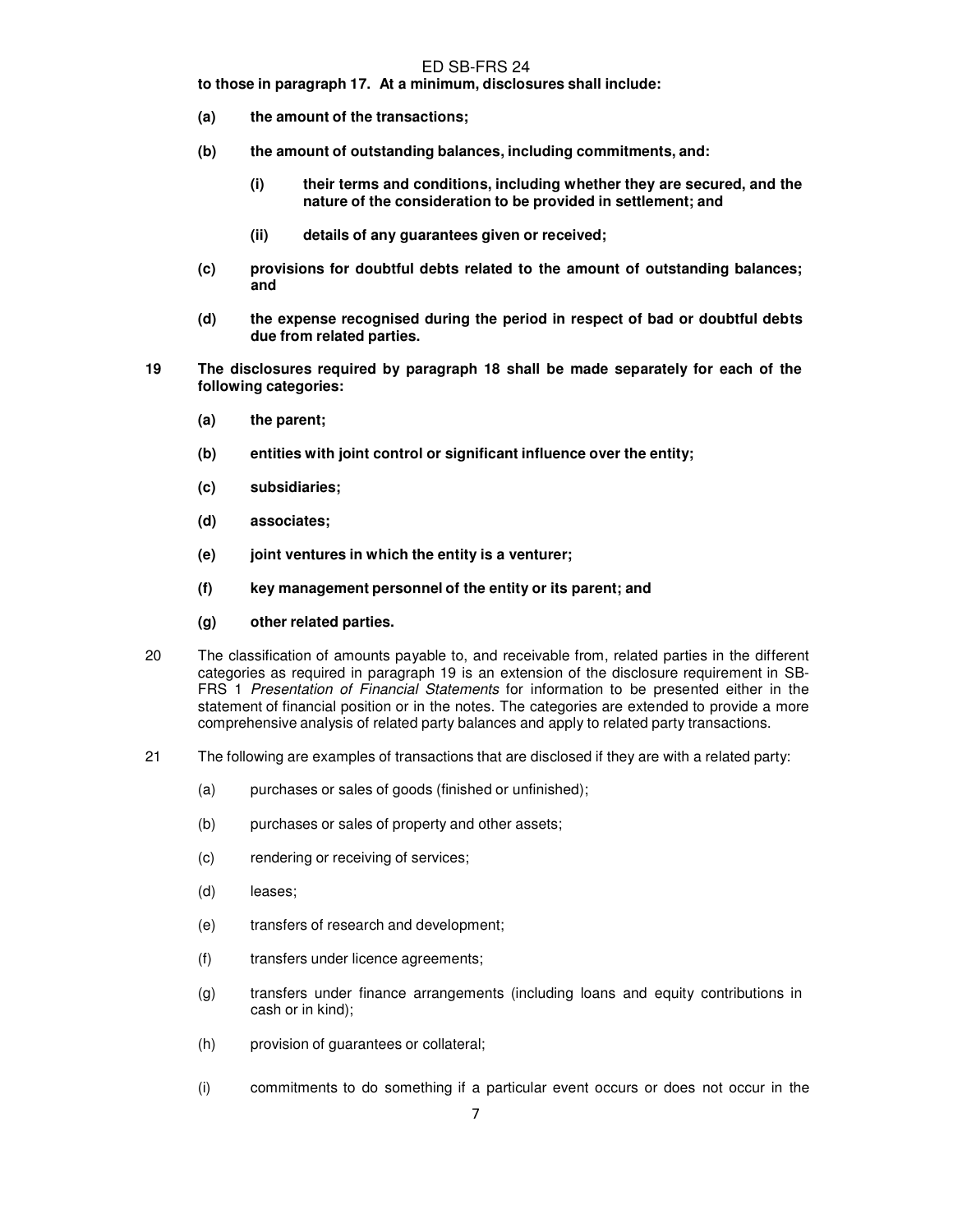#### ED SB-FRS 24

future, including executory contracts<sup>\*</sup> (recognised and unrecognised); and

- (j) settlement of liabilities on behalf of the entity or by the entity on behalf of that related party.
- 22 Participation by a parent or subsidiary in a defined benefit plan that shares risks between group entities is a transaction between related parties (see paragraph 34B of SB-FRS 19).
- 23 Disclosures that related party transactions were made on terms equivalent to those that prevail in arm's length transactions are made only if such terms can be substantiated.
- **24 Items of a similar nature may be disclosed in aggregate except when separate disclosure is necessary for an understanding of the effects of related party transactions on the financial statements of the entity.**

#### **Government-related entities**

- **25 A reporting entity is exempt from the disclosure requirements of paragraph 18 in relation to related party transactions and outstanding balances, including commitments, with:**
	- **(a) a government that has control, joint control or significant influence over the reporting entity; and**
	- **(b) another entity that is a related party because the same government has control, joint control or significant influence over both the reporting entity and the other entity.**
- **26 If a reporting entity applies the exemption in paragraph 25, it shall disclose the following about the transactions and related outstanding balances referred to in paragraph 25:**
	- **(a) the name of the government and the nature of its relationship with the reporting entity (ie control, joint control or significant influence);**
	- **(b) the following information in sufficient detail to enable users of the entity's financial statements to understand the effect of related party transactions on its financial statements:**
		- **(i) the nature and amount of each individually significant transaction; and**
		- **(ii) for other transactions that are collectively, but not individually, significant, a qualitative or quantitative indication of their extent. Types of transactions include those listed in paragraph 21.**
- 27 In using its judgement to determine the level of detail to be disclosed in accordance with the requirements in paragraph 26(b), the reporting entity shall consider the closeness of the related party relationship and other factors relevant in establishing the level of significance of the transaction such as whether it is:
	- (a) significant in terms of size;

 $\overline{a}$ 

- (b) carried out on non-market terms;
- (c) outside normal day-to-day business operations, such as the purchase and sale of businesses;

<sup>∗</sup> SB-FRS 37 Provisions, Contingent Liabilities and Contingent Assets defines executory contracts as contracts under which neither party has performed any of its obligations or both parties have partially performed their obligations to an equal extent.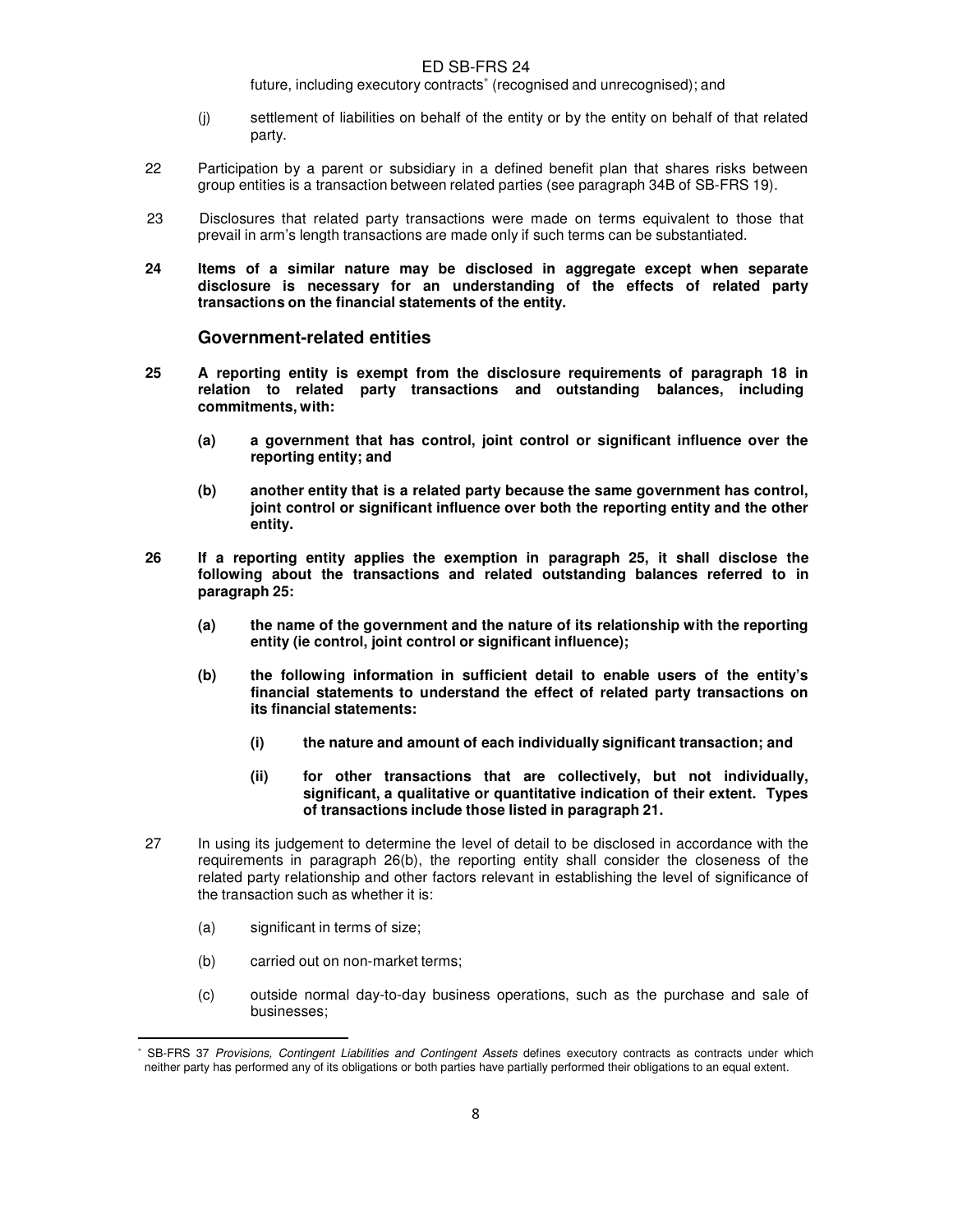- (d) disclosed to regulatory or supervisory authorities;
- (e) reported to senior management;
- (f) subject to shareholder approval.
- 27A Paragraph 9 of SB-FRS 24 provides a definition of related party. The Government does not exert control over certain entities that would be deemed as related parties under paragraph 9 of SB-FRS 24. For example, the Government acts as shareholder to Temasek Holdings Pte Ltd and its group of companies, and requires returns from its investments in them. These companies however operate independently of the Government. **In view of this, for purposes of complying with the requirements of paragraph 18 of SB-FRS 24, the disclosure of transactions with related parties other than Ministries, Organs of State and other Statutory Boards, are not required unless there are circumstances to indicate that these transactions are unusual and their disclosure would be of interest to readers of the financial statements, e.g. transaction not carried out in normal course of business, not on market terms etc.**
- 27B In **exceptional circumstances**, disclosure of certain significant related party transactions could be detrimental to the national interest. Under such circumstances, Statutory Boards are exempted from disclosing the particular related party transaction. Statutory Boards that intend to exercise this exemption should update the Accountant-General before the end of the financial year to which the relevant transaction relates to.

### **Effective date and transition**

28 An entity shall apply this Standard retrospectively for annual periods beginning on or after 1 January 2011. Earlier application is permitted, either of the whole Standard or of the partial exemption in paragraphs 25–27 for government-related entities. If an entity applies either the whole Standard or that partial exemption for a period beginning before 1 January 2011, it shall disclose that fact.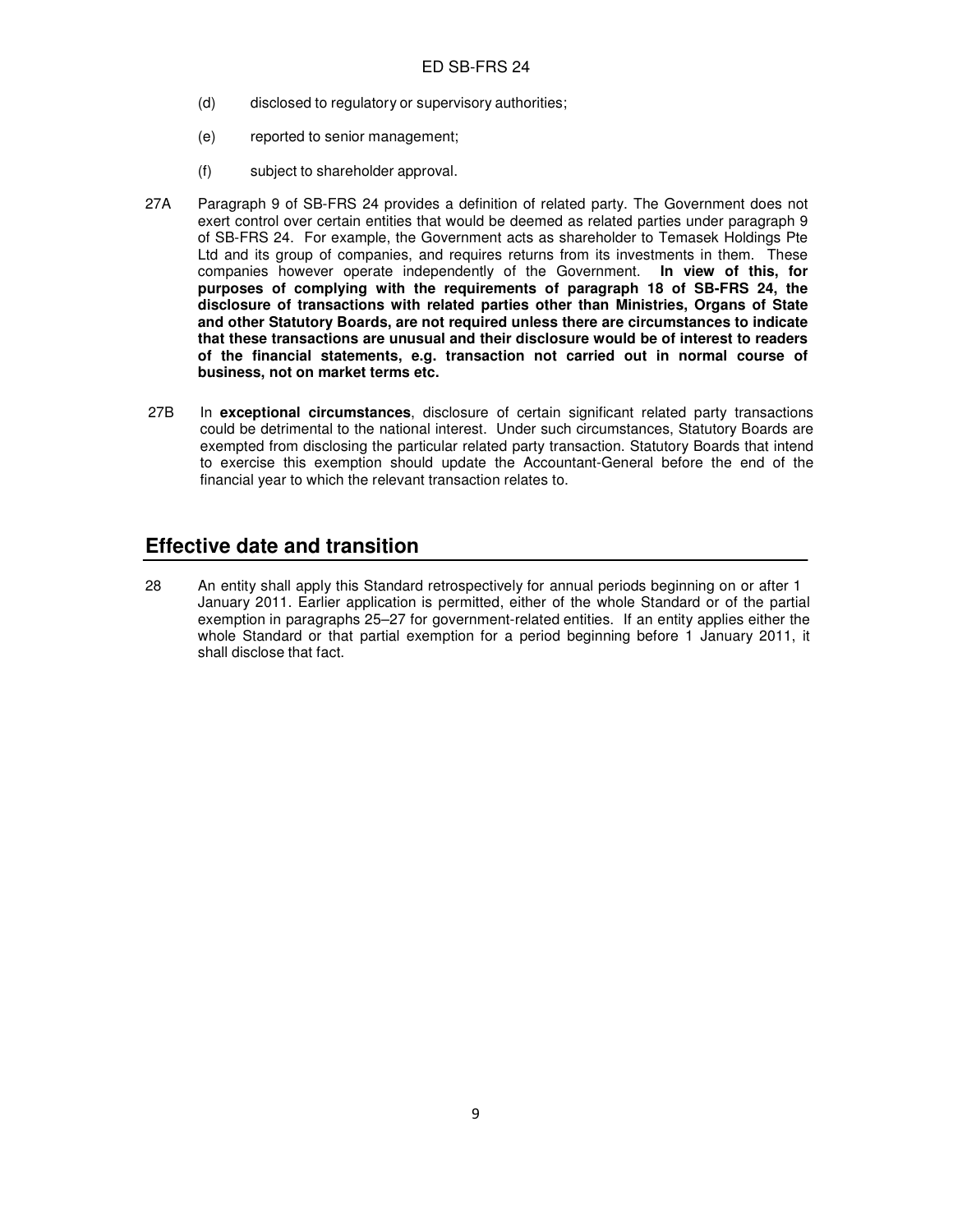# **Appendix Amendment to SB-FRS 108 Operating Segments**

- A1 Paragraph 34 is amended as follows (new text is underlined and deleted text is struck through) and paragraph 36B is added.
	- 34 An entity shall provide information about the extent of its reliance on its major customers. If revenues from transactions with a single external customer amount to 10 per cent or more of an entity's revenues, the entity shall disclose that fact, the total amount of revenues from each such customer, and the identity of the segment or segments reporting the revenues. The entity need not disclose the identity of a major customer or the amount of revenues that each segment reports from that customer. For the purposes of this SB-FRS, a group of entities known to a reporting entity to be under common control shall be considered a single customer, However, judgement is required to assess whether and a government (national, state, provincial, territorial, local or foreign including government agencies and similar bodies whether local, national or international) and entities known to the reporting entity to be under the control of that government shall be are considered a single customer. In assessing this, the reporting entity shall consider the extent of economic integration between those entities.
	- 36B SB-FRS 24 Related Party Disclosures (as revised in 2011) amended paragraph 34 for annual periods beginning on or after 1 January 2011. If an entity applies SB-FRS 24 (revised 2011) for an earlier period, it shall apply the amendment to paragraph 34 for that earlier period.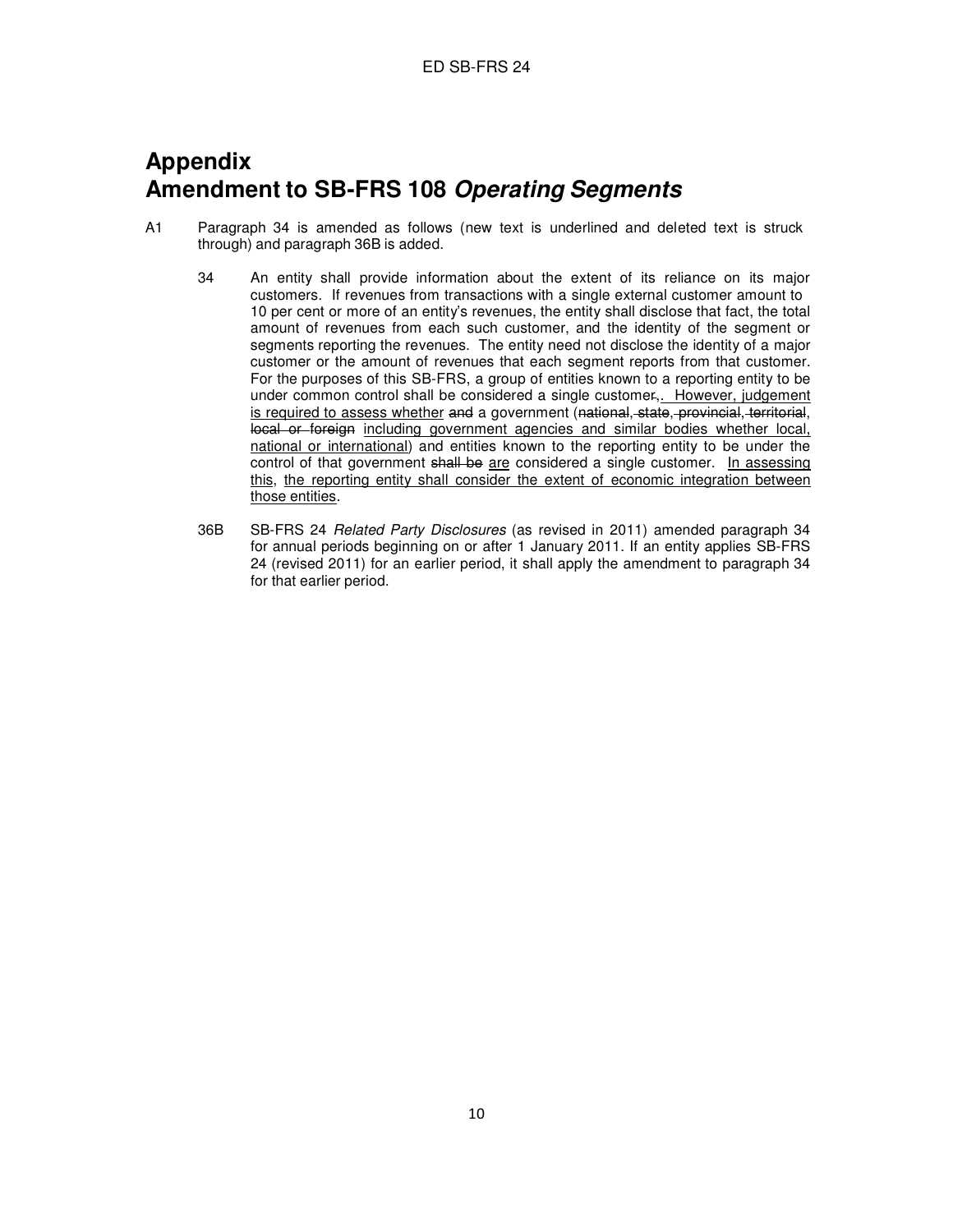# **Illustrative examples**

The following examples accompany, but are not part of, SB-FRS 24 Related Party Disclosures. They illustrate:

- the partial exemption for government-related entities; and
- how the definition of a related party would apply in specified circumstances.

In the examples, references to 'financial statements' relate to the individual, separate or consolidated financial statements.

## **Partial exemption for government-related entities**

### **Example 1 – Exemption from disclosure (paragraph 25)**

IE1 Government G directly or indirectly controls Entities 1 and 2 and Entities A, B, C and D. Person X is a member of the key management personnel of Entity 1.



- IE2 For Entity A's financial statements, the exemption in paragraph 25 applies to:
	- (a) transactions with Government G; and
	- (b) transactions with Entities 1 and 2 and Entities B, C and D. However, that

exemption does not apply to transactions with Person X.

### **Disclosure requirements when exemption applies (paragraph 26)**

IE3 In Entity A's financial statements, an example of disclosure to comply with paragraph 26(b)(i) for **individually** significant transactions could be:

### Example of disclosure for individually significant transaction carried out on **non-market terms**

On 15 January 20X1 Entity A, a utility company in which Government G indirectly owns 75 per cent of outstanding shares, sold a 10 hectare piece of land to another government-related utility company for CU5 million. <sup>\*</sup> On 31 December 20X0 a plot of land in a similar location, of

 $\overline{a}$ 

<sup>∗</sup> In these examples monetary amounts are denominated in 'currency units (CU)'.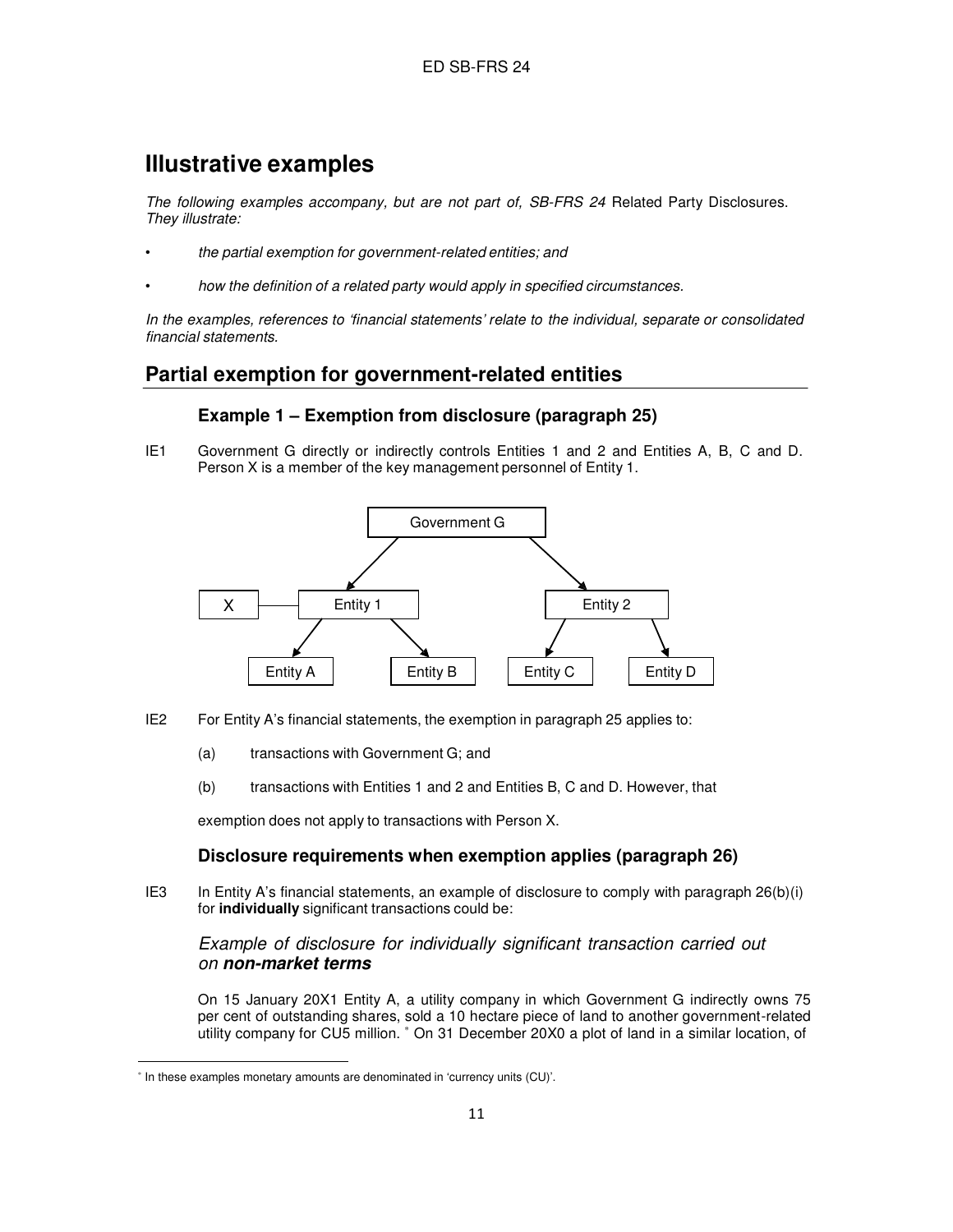a similar size and with similar characteristics, was sold for CU3 million. There had not been any appreciation or depreciation of the land in the intervening period. See note X [of the financial statements] for disclosure of government assistance as required by SB-FRS 20 Accounting for Government Grants and Disclosure of Government Assistance and notes Y and Z [of the financial statements] for compliance with other relevant SB-FRSs.

### Example of disclosure for individually significant transaction because of **size** of transaction

In the year ended December 20X1 Government G provided Entity A, a utility company in which Government G indirectly owns 75 per cent of outstanding shares, with a loan equivalent to 50 per cent of its funding requirement, repayable in quarterly instalments over the next five years. Interest is charged on the loan at a rate of 3 per cent, which is comparable to that charged on Entity A's bank loans.<sup>†</sup> See notes Y and Z [of the financial statements] for compliance with other relevant SB-FRSs.

### Example of disclosure of collectively significant transactions

In Entity A's financial statements, an example of disclosure to comply with paragraph 26(b)(ii) for **collectively** significant transactions could be:

Government G, indirectly, owns 75 per cent of Entity A's outstanding shares. Entity A's significant transactions with Government G and other entities controlled, jointly controlled or significantly influenced by Government G are [a large portion of its sales of goods and purchases of raw materials] or [about 50 per cent of its sales of goods and about 35 per cent of its purchases of raw materials].

The company also benefits from guarantees by Government G of the company's bank borrowing. See note X [of the financial statements] for disclosure of government assistance as required by SB-FRS 20 Accounting for Government Grants and Disclosure of Government Assistance and notes Y and Z [of the financial statements] for compliance with other relevant SB-FRSs.

## **Definition of a related party**

 $\overline{a}$ 

The references are to subparagraphs of the definition of a **related party** in paragraph 9 of SB-FRS 24.

### **Example 2 – Associates and subsidiaries**

IE4 Parent entity has a controlling interest in Subsidiaries A, B and C and has significant influence over Associates 1 and 2. Subsidiary C has significant influence over Associate 3.

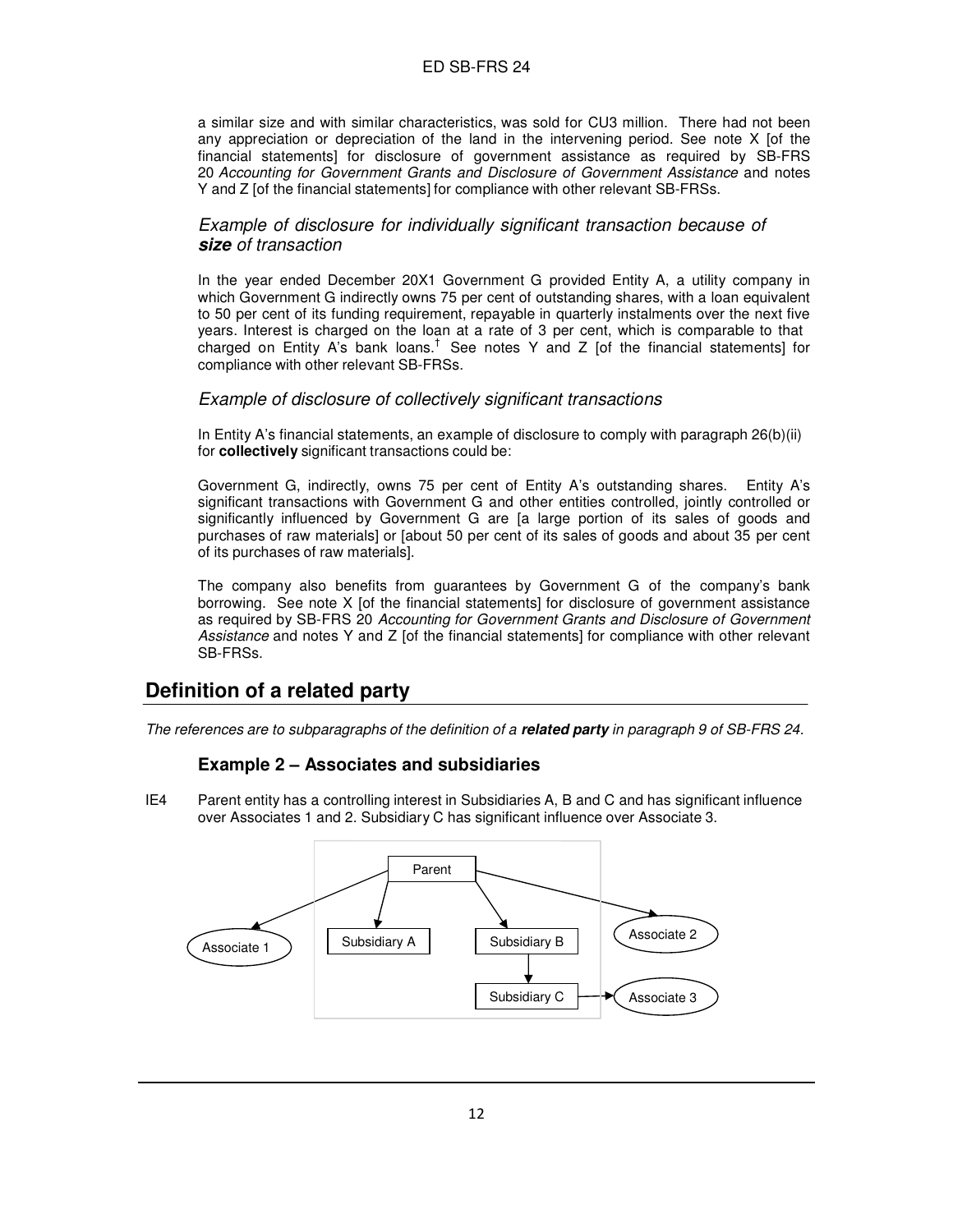† If the reporting entity had concluded that this transaction constituted government assistance it would have needed to consider the disclosure requirements in SB-FRS 20.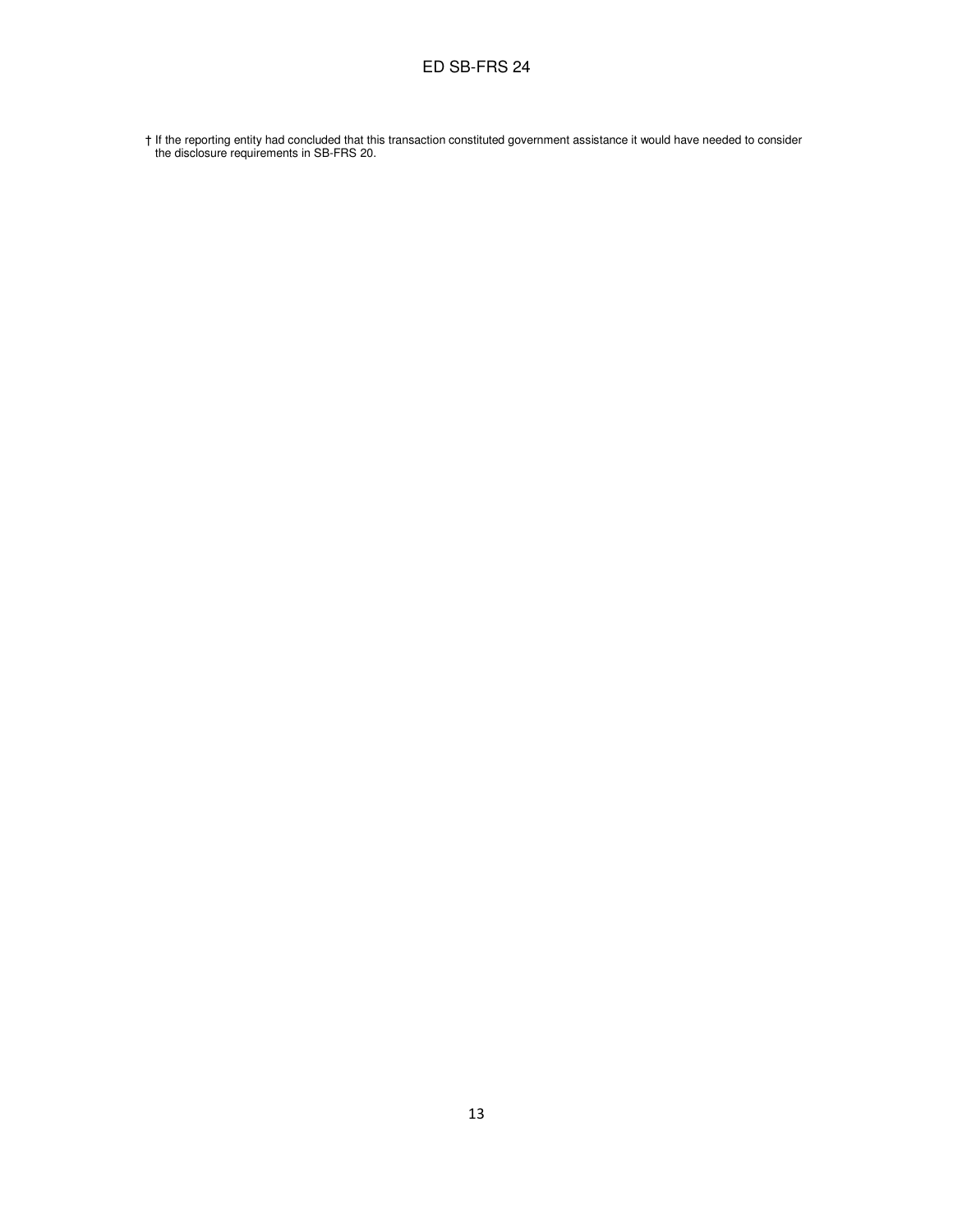- IE5 For Parent's separate financial statements, Subsidiaries A, B and C and Associates 1, 2 and 3 are related parties. [Paragraph 9(b)(i) and (ii)]
- IE6 For Subsidiary A's financial statements, Parent, Subsidiaries B and C and Associates 1, 2 and 3 are related parties. For Subsidiary B's separate financial statements, Parent, Subsidiaries A and C and Associates 1, 2 and 3 are related parties. For Subsidiary C's financial statements, Parent, Subsidiaries A and B and Associates 1, 2 and 3 are related parties. [Paragraph 9(b)(i) and (ii)]
- IE7 For the financial statements of Associates 1, 2 and 3, Parent and Subsidiaries A, B and C are related parties. Associates 1, 2 and 3 are not related to each other. [Paragraph 9(b)(ii)]
- IE8 For Parent's consolidated financial statements, Associates 1, 2 and 3 are related to the Group. [Paragraph 9(b)(ii)]

#### **Example 3 – Key management personnel**

IE9 A person, X, has a 100 per cent investment in Entity A and is a member of the key management personnel of Entity C. Entity B has a 100 per cent investment in Entity C.



- IE10 For Entity C's financial statements, Entity A is related to Entity C because X controls Entity A and is a member of the key management personnel of Entity C. [Paragraph  $9(b)(vi)$ –(a)(iii)]
- IE11 For Entity C's financial statements, Entity A is also related to Entity C if X is a member of the key management personnel of Entity B and not of Entity C. [*Paragraph 9(b)(vi)–(a)(iii)*]
- IE12 Furthermore, the outcome described in paragraphs IE10 and IE11 will be the same if X has joint control over Entity A. [*Paragraph 9(b)(vi)–(a)(iii)*] (If X had only significant influence over Entity A and not control or joint control, then Entities A and C would not be related to each other.)
- IE13 For Entity A's financial statements, Entity C is related to Entity A because X controls A and is a member of Entity C's key management personnel. [Paragraph 9(b)(vii)–(a)(i)]
- IE14 Furthermore, the outcome described in paragraph IE13 will be the same if X has joint control over Entity A. The outcome will also be the same if X is a member of key management personnel of Entity B and not of Entity C. [Paragraph 9(b)(vii)–(a)(i)]
- IE15 For Entity B's consolidated financial statements, Entity A is a related party of the Group if X is a member of key management personnel of the Group. [Paragraph 9(b)(vi)–(a)(iii)]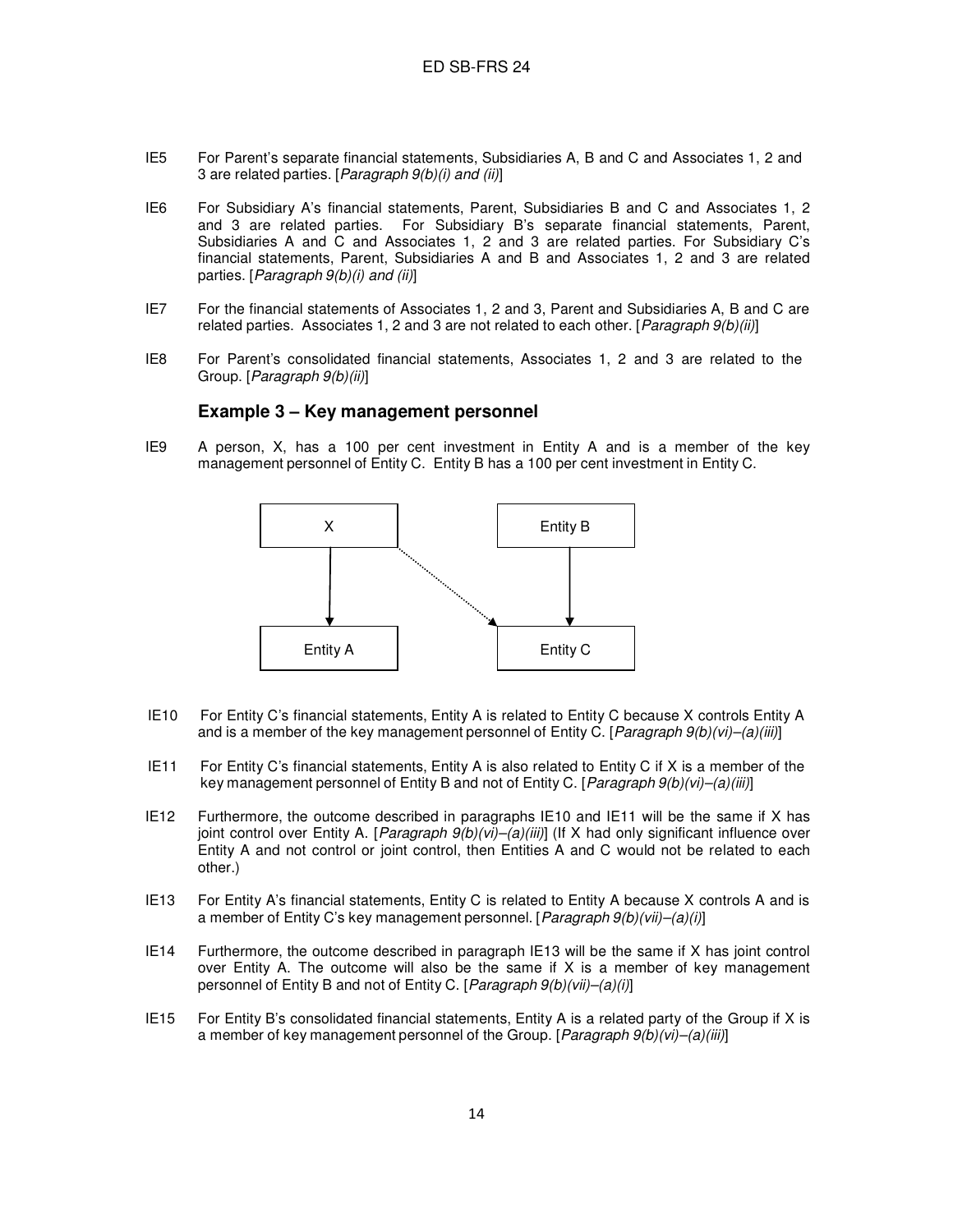### **Example 4 – Person as investor**

IE16 A person, X, has an investment in Entity A and Entity B.



- IE17 For Entity A's financial statements, if X controls or jointly controls Entity A, Entity B is related to Entity A when X has control, joint control or significant influence over Entity B. [Paragraph  $9(b)(vi)$ –(a)(i) and  $9(b)(vii)$ –(a)(i)]
- IE18 For Entity B's financial statements, if X controls or jointly controls Entity A, Entity A is related to Entity B when X has control, joint control or significant influence over Entity B. [Paragraph  $9(b)(vi)$ – $(a)(i)$  and  $9(b)(vi)$ – $(a)(ii)$ ]
- IE19 If X has significant influence over both Entity A and Entity B, Entities A and B are not related to each other.

#### **Example 5 – Close members of the family holding investments**

IE20 A person, X, is the domestic partner of Y. X has an investment in Entity A and Y has an investment in Entity B.



- IE21 For Entity A's financial statements, if X controls or jointly controls Entity A, Entity B is related to Entity A when Y has control, joint control or significant influence over Entity B. [Paragraph  $9(b)(vi)$ –(a)(i) and  $9(b)(vii)$ –(a)(i)]
- IE22 For Entity B's financial statements, if X controls or jointly controls Entity A, Entity A is related to Entity B when Y has control, joint control or significant influence over Entity B. [Paragraph  $9(b)(vi)$ –(a)(i) and  $9(b)(vi)$ –(a)(ii)]
- IE23 If X has significant influence over Entity A and Y has significant influence over Entity B, Entities A and B are not related to each other.